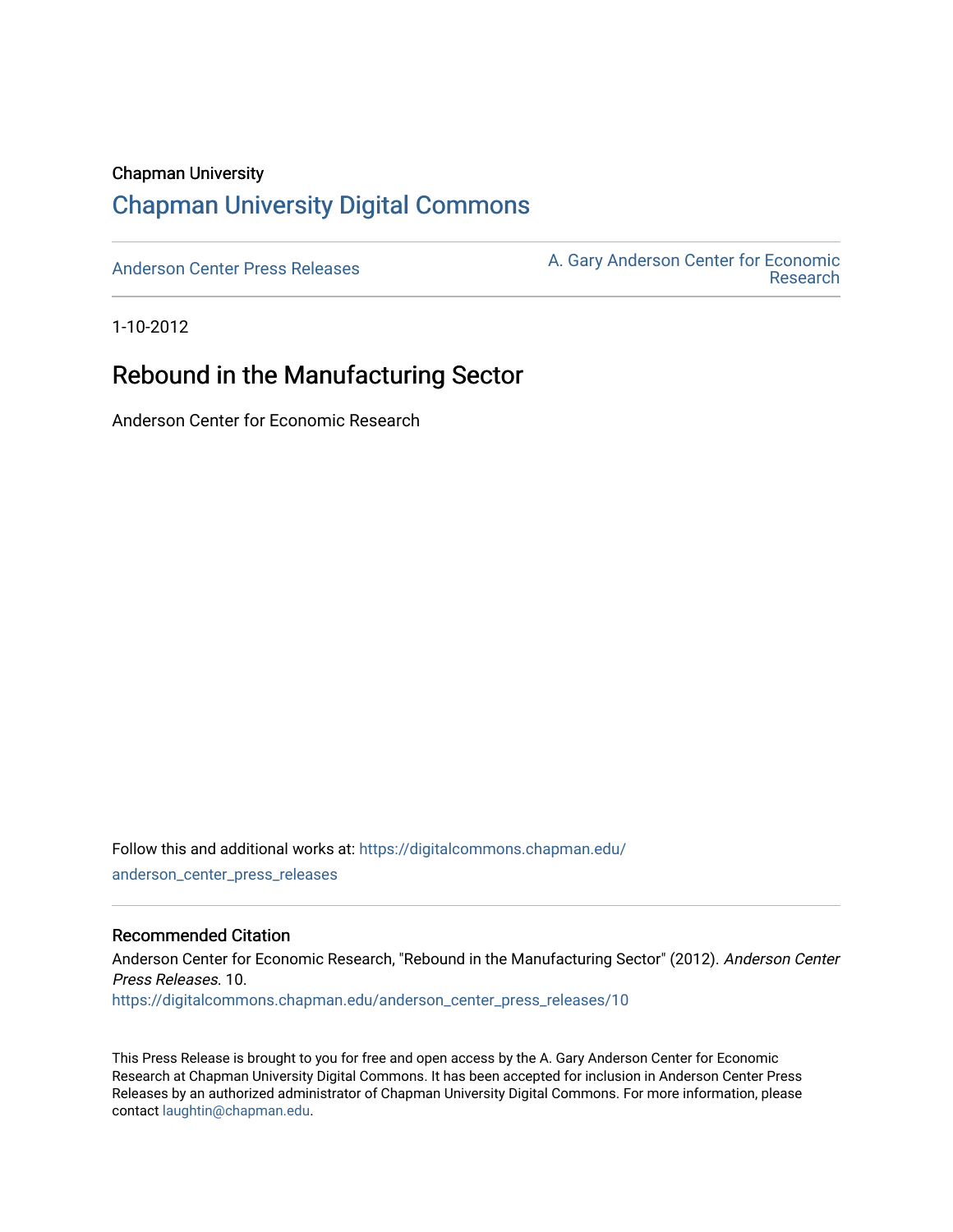



# A. Gary Anderson Center for Economic Research

**For Release:** January 10, 2012

**Contact:** Raymond Sfeir Professor of Economics and Research Fellow (714) 997-6693

# **REBOUND IN THE MANUFACTURING SECTOR**

ORANGE, CA —After two consecutive declines, the latest survey of purchasing managers in California indicates an uptick in the first quarter of 2012. The Composite Index increased from 54.8 in the fourth quarter of 2011 to 58.9 in the first quarter of 2012. The rebound is due mainly to a substantial improvement in the durable goods industries other than high-tech. This improvement follows a poor performance in this industry group in the fourth quarter of 2011. The purchasing managers also reported an increase in inventories of purchased materials after the decline that occurred in the fourth quarter of 2011, pointing to an anticipated future increase in production.

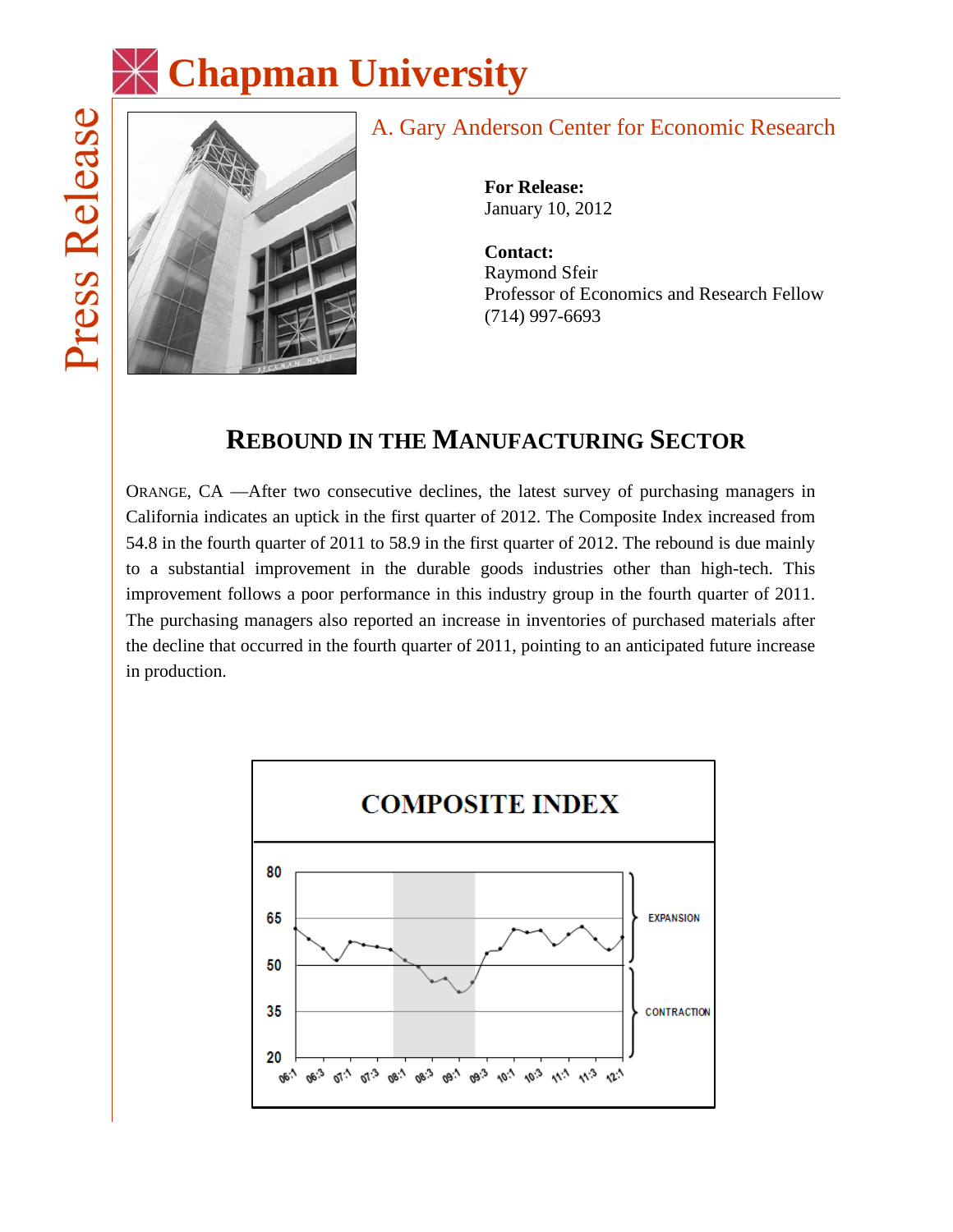#### **Performance by Industry Group**

The index for the **high-tech industries** decreased minimally from 61.5 in the fourth quarter of 2011 to 61.0 in the first quarter of 2012, indicating that the growth rate in the high-tech industries will remain the same as in the fourth quarter of 2011. Production, new orders and employment are all expected to grow at the same rate as the fourth quarter of 2011

The index for the **durable goods industries other than high-tech** increased substantially from 50.6 in the fourth quarter of 2011 to 61.5 in the first quarter of 2012, indicating a much higher growth rate in the first quarter of 2012. Production, inventories of purchased materials, new orders and employment are all expected to grow at a much higher rate in the first quarter of 2012. On the other hand, commodity prices are expected to grow at a slightly higher rate.

The index for the **non-durable goods industries** increased from 57.9 in the fourth quarter of 2011 to 58.7 in the first quarter of 2012, indicating slightly higher growth in the first quarter of 2012. Growth rates in production and new orders are expected to be slightly higher, while employment growth is expected to be lower.

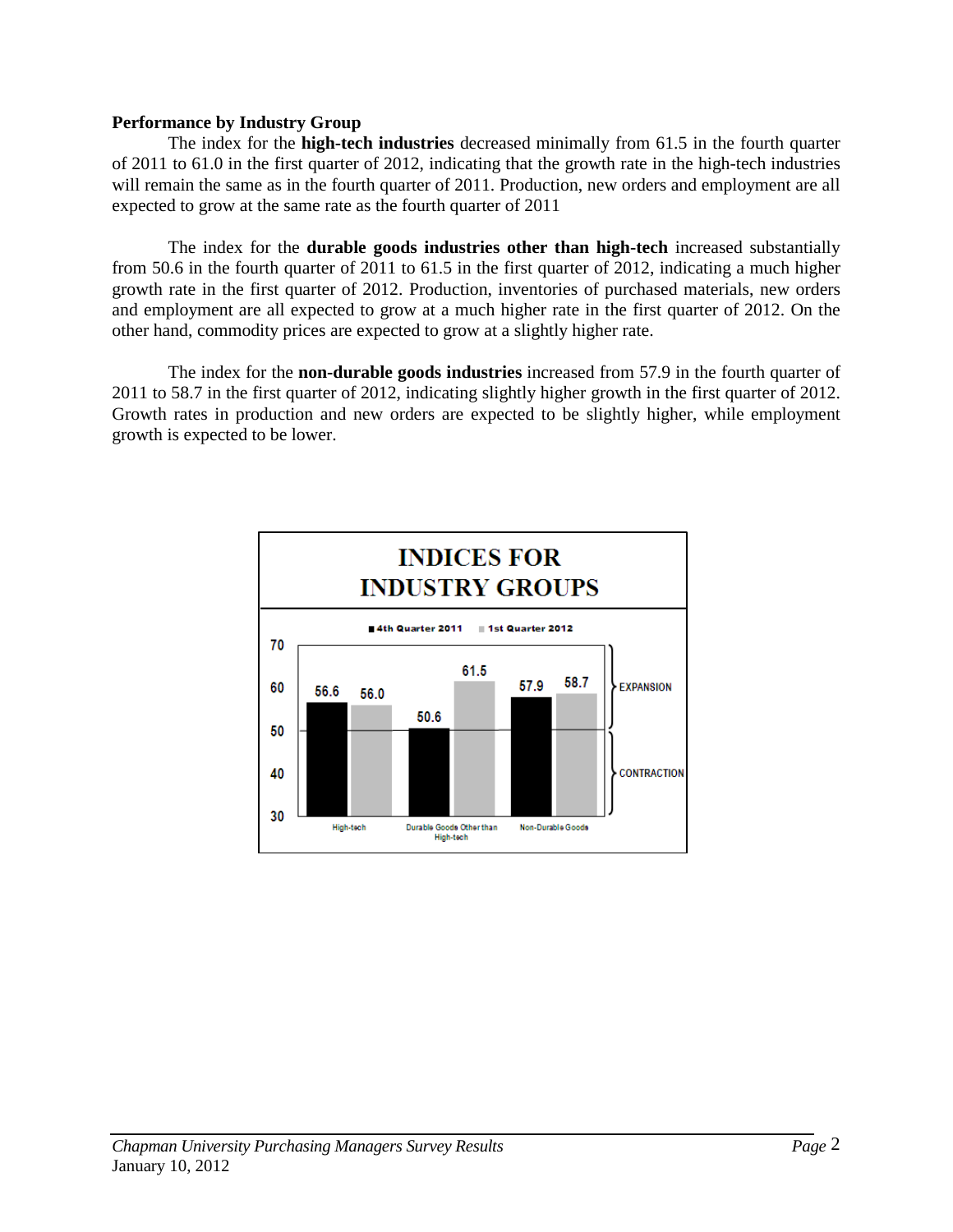







### **Background and methodology**

The Institute for Supply Management (ISM) conducts a monthly national survey of purchasing managers and publishes the survey results in its *Report on Business*. Such a survey is not available for the state of California. Given the size of our state, and the major role its manufacturing sector plays in the national economy, the A. Gary Anderson Center for Economic Research at Chapman University launched a quarterly survey of California purchasing managers starting in the third quarter of 2002. Similar to the ISM survey, our survey tracks changes in production, employment, new orders, inventories of purchased materials, commodity prices and supplier deliveries. Except for commodity prices, a seasonally adjusted index is computed for each variable.

In order to have one single indicator for the performance of the state manufacturing sector, the Anderson Center has developed a Composite Index that is a weighted average of the underlying indices. A value of 50 for the Composite Index shows a general expansion of the manufacturing economy of the state and a value below 50 shows a decline. The industries are classified according to the North American Industry Classification System (NAICS).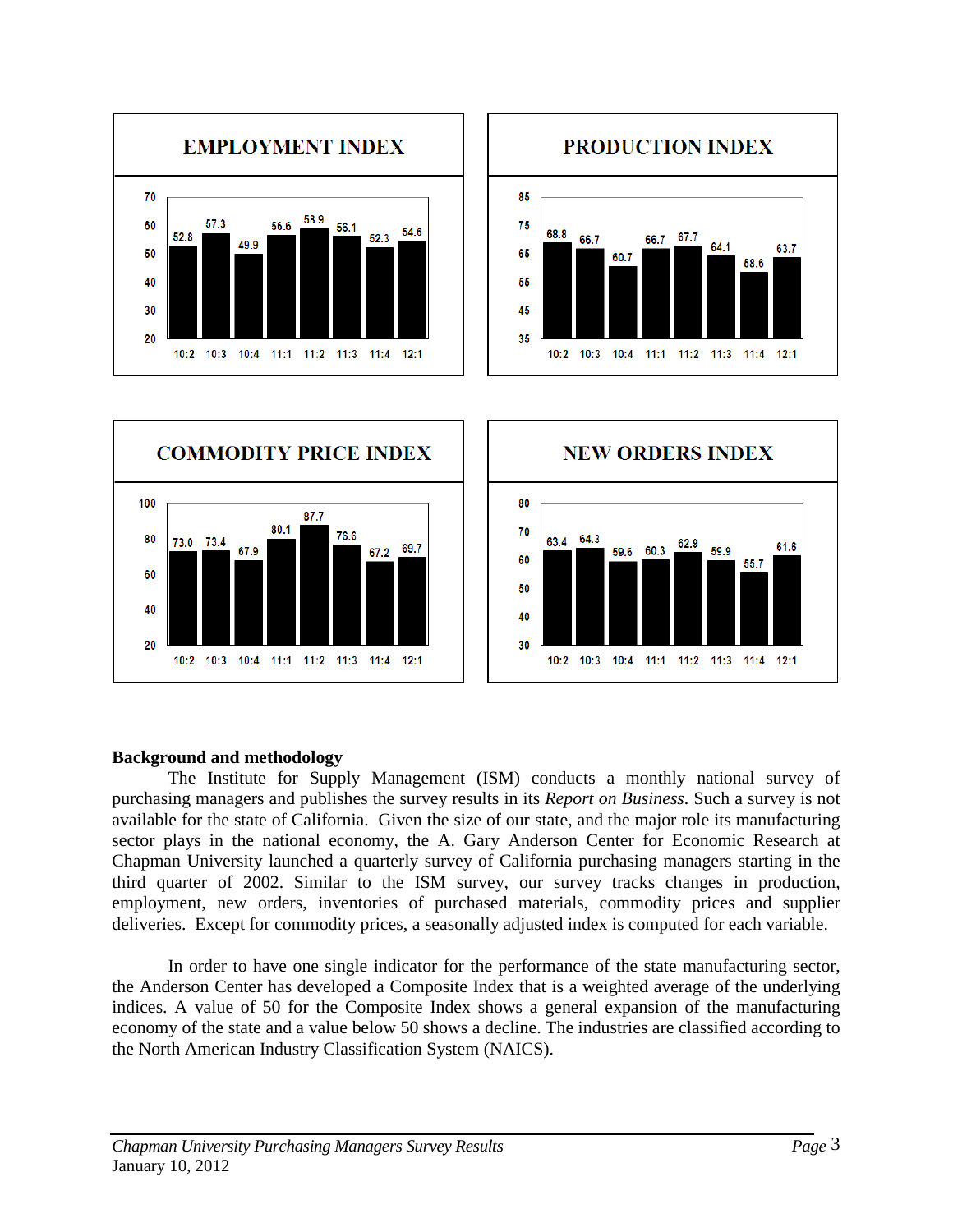#### **Detailed Results of the Survey of California Purchasing Managers' Expectations for the First Quarter of 2012**

In its attempt to present you with a better delivery of the survey results, the A. Gary Anderson Center for Economic Research has calculated an index for every variable in the survey. The "% Better," is added to half of the "% Same," after which a seasonal factor is used to get a seasonally adjusted index for each variable (except commodity prices). A value over 50 for an index indicates growth and a value below 50 indicates a decline. Each industry in the manufacturing sector is represented in the survey based on its employment share of total manufacturing employment in the state.

**Production:** The seasonally adjusted index for production increased from 58.6 in the fourth quarter of 2011 to 63.7 in the first quarter of 2012, indicating that production is expected to increase at a faster rate in the first quarter. This is the eleventh consecutive quarter in which production has been above 50. Production is expected to increase most rapidly in the following industries: Aerospace Products & Parts; Nonmetallic Mineral Products; Primary Metals; Fabricated Metal Products; Machinery; Transportation Equipment; Furniture & Related Products; Food; Apparel; Chemicals; and Plastics & Rubber Products. The Electrical Equipment, Appliance & Components industry reported a decrease in production.

| <b>Production</b>               | $%$ Higher | % Same | % Lower | <b>Net</b> | <b>Seasonally</b><br><b>Adjusted Index</b> |
|---------------------------------|------------|--------|---------|------------|--------------------------------------------|
| 1 <sup>st</sup> Quarter of 2012 | 41.9       | 41.5   | 16.6    | 25.3       | 63.7                                       |
| $4th$ Quarter of 2011           | 35.1       | 40.0   | 24.9    | 10.2       | 58.6                                       |
| 3 <sup>rd</sup> Quarter of 2011 | 43.2       | 42.6   | 14.2    | 29.1       | 64.1                                       |
| $2nd$ Quarter of 2011           | 52.7       | 40.1   | 7.2     | 45.5       | 67.7                                       |

**Inventories of Purchased Materials:** The seasonally adjusted index for inventories of purchased materials increased from 47.6 in the fourth quarter of 2011 to 53.9 in the first quarter of 2012, indicating that manufacturers are expected to hold more inventories in the first quarter. Inventories of purchased materials are expected to increase most rapidly in the following industries: Aerospace Products & Parts; Primary Metals; Fabricated Metal Products; Machinery; Transportation Equipment; Furniture & Related Products; and Chemicals. Inventories of purchased materials are expected to decrease most rapidly in the following industries: Electrical Equipment, Appliance & Components; and Paper.

| <b>Inventories of</b><br><b>Purchased Materials</b> | $%$ Higher | % Same | % Lower | <b>Net</b> | <b>Seasonally</b><br><b>Adjusted Index</b> |
|-----------------------------------------------------|------------|--------|---------|------------|--------------------------------------------|
|                                                     |            |        |         |            |                                            |
| 1 <sup>st</sup> Quarter of 2012                     | 30.9       | 48.2   | 20.9    | 10.0       | 53.9                                       |
| $4th$ Quarter of 2011                               | 24.6       | 43.7   | 31.7    | $-7.1$     | 47.6                                       |
| 3 <sup>rd</sup> Quarter of 2011                     | 29.5       | 42.9   | 27.7    | 1.8        | 50.6                                       |
| $2nd$ Quarter of 2011                               | 38.5       | 45.4   | 16.1    | 22.4       | 61.2                                       |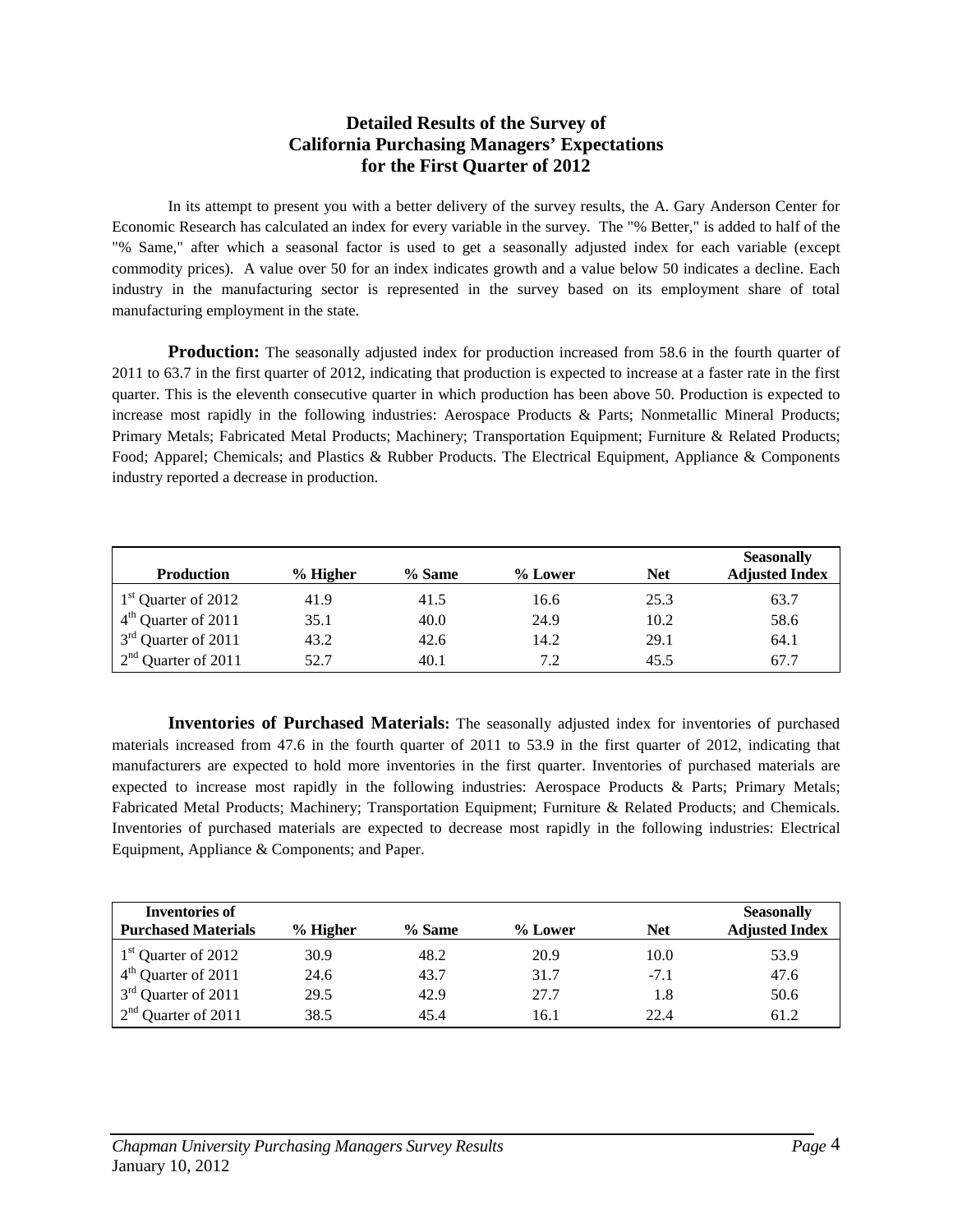**Commodity Prices:** The seasonally unadjusted index for commodity prices increased from 67.2 in the fourth quarter of 2011 to 69.7 in the first quarter of 2012, indicating that commodity prices are expected to increase at a slightly faster rate in the first quarter of this year. Commodity prices are expected to increase most rapidly in the following industries: Computer & Electronic Products; Aerospace Products & Parts; Primary Metals; Fabricated Metal Products; Machinery; Electrical Equipment, Appliance & Components; Furniture & Related Products; Food; Apparel; Paper; Printing & Related Support Activities; Chemicals; and Plastics & Rubber Products. No industry reported a decrease in commodity prices.

| <b>Commodity Prices</b> | $%$ Higher | % Same | % Lower | <b>Net</b> | Index |
|-------------------------|------------|--------|---------|------------|-------|
| $1st$ Quarter of 2012   | 46.8       | 45.8   | 7.4     | 39.4       | 69.7  |
| $4th$ Quarter of 2011   | 42.1       | 50.3   | 7.6     | 34.4       | 67.2  |
| $3rd$ Quarter of 2011   | 57.5       | 38.1   | 4.4     | 53.1       | 76.6  |
| $2nd$ Quarter of 2011   | 76.7       | 22.0   |         | 75.3       | 87.7  |

**Supplier Deliveries:** For this variable, an index value over 50 indicates slower deliveries, and an index value under 50 indicates faster deliveries. The seasonally adjusted index for supplier deliveries barely changed from 54.6 in the fourth quarter of 2011 to 54.9 in the first quarter of 2012, indicating that supplies will be delivered at the same speed as in the fourth quarter of 2011. Supplier deliveries are expected to be slowest in the following industries: Fabricated Metal Products; Machinery; Furniture & Related Products; Food; Textile Mill Products; and Apparel. The Miscellaneous industry reported faster supplier deliveries

| <b>Supplier Deliveries</b> | % Slower | $%$ Same | % Faster | <b>Net</b> | <b>Seasonally</b><br><b>Adjusted Index</b> |
|----------------------------|----------|----------|----------|------------|--------------------------------------------|
| $1st$ Quarter of 2012      | 15.0     | 77.5     | 7.5      | 7.6        | 54.9                                       |
| $4th$ Quarter of 2011      | 15.7     | 74.5     | 9.8      | 5.9        | 54.6                                       |
| $3rd$ Quarter of 2011      | 17.1     | 73.8     | 9.2      | 8.0        | 52.1                                       |
| $2nd$ Quarter of 2011      | 22.0     | 70.8     | 7.3      | 14.7       | 56.6                                       |

**New Orders:** The seasonally adjusted index for new orders increased from 55.7 in the fourth quarter of 2011 to 61.6 in the first quarter of 2012, indicating that new orders are expected to increase at a faster rate in the first quarter. New orders are expected to increase most rapidly in the following industries: Computer & Electronic Products; Fabricated Metal Products; Machinery; Transportation Equipment; Furniture & Related Products; Food; Apparel; Paper; Chemicals; and Plastics & Rubber Products. The Printing & Related Support Activities industry reported a decrease in new orders.

| <b>New Orders</b>               | $%$ Higher | $%$ Same | % Lower | <b>Net</b> | <b>Seasonally</b><br><b>Adjusted Index</b> |
|---------------------------------|------------|----------|---------|------------|--------------------------------------------|
| 1 <sup>st</sup> Quarter of 2012 | 43.1       | 35.5     | 21.4    | 21.7       | 61.6                                       |
| $4th$ Quarter of 2011           | 32.0       | 36.2     | 31.8    | 0.3        | 55.7                                       |
| $3rd$ Quarter of 2011           | 37.9       | 44.1     | 18.0    | 19.9       | 59.9                                       |
| $2nd$ Quarter of 2011           | 52.6       | 34.8     | 12.7    | 39.9       | 62.9                                       |

.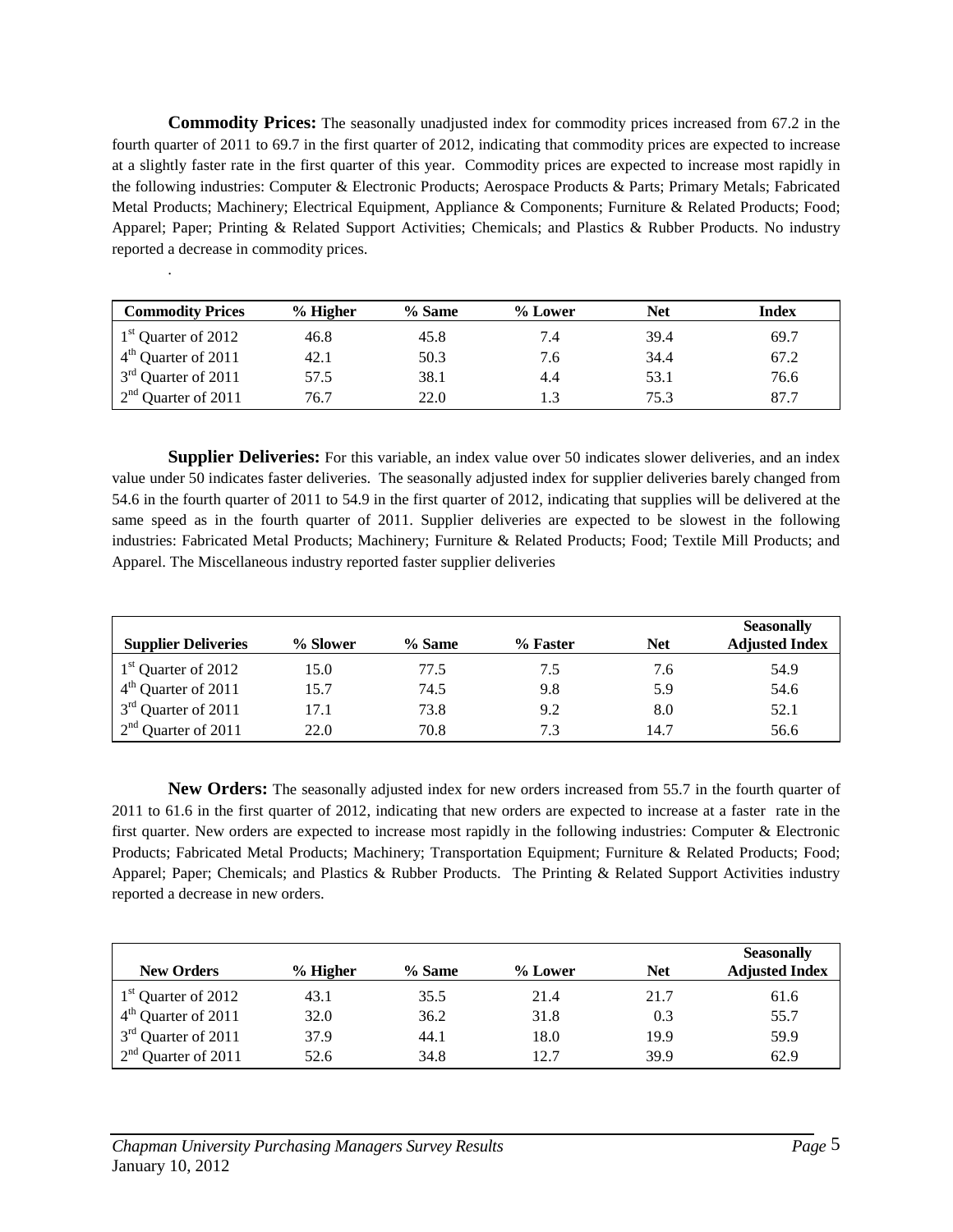**Employment:** The seasonally adjusted index for employment increased from 52.3 in the fourth quarter of 2011 to 54.6 in the first quarter of 2012, indicating that employment in manufacturing is expected to improve in the first quarter of 2012. Employment is expected to increase most rapidly in the following industries: Machinery; Fabricated Metal Products; Transportation Equipment; Furniture & Related Products; Miscellaneous; Textile Mill Products; and Paper. The Leather & Allied Products industry reported a decrease in employment.

| Employment                      | $%$ Higher | % Same | % Lower | <b>Net</b> | <b>Seasonally</b><br><b>Adjusted Index</b> |
|---------------------------------|------------|--------|---------|------------|--------------------------------------------|
| 1 <sup>st</sup> Quarter of 2012 | 21.1       | 64.0   | 15.0    | 6.1        | 54.6                                       |
| $4th$ Quarter of 2011           | 19.6       | 62.5   | 17.9    | 1.7        | 52.3                                       |
| $3rd$ Quarter of 2011           | 26.5       | 61.3   | 12.2    | 14.3       | 56.1                                       |
| $2nd$ Quarter of 2011           | 30.9       | 60.6   | 8.5     | 22.3       | 58.9                                       |

**High-Tech Industries:** The high-tech industries include the following: Computer & Electronic Products, and Aerospace Products & Parts. The high-tech industries currently employ about 350,700 employees, amounting to 28.2% of total manufacturing employment in the state. The high-tech index decreased from 56.6 in the fourth quarter of 2011 to 56.0 in the first quarter of 2012, indicating that the high-tech industries are expected to grow at a slightly slower rate in the first quarter of 2012. The production index decreased from 61.5 in the fourth quarter of 2011 to 61.0 in the first quarter of 2012, indicating that production is expected to grow at a slightly lower rate in the first quarter. The index for new orders increased from 59.3 to 59.7 indicating that new orders are expected to grow at a slightly higher rate. The commodity price index facing the high-tech industries increased in the first quarter to 73.3 indicating that commodity prices are expected to rise at a slightly higher rate in the first quarter of 2012.

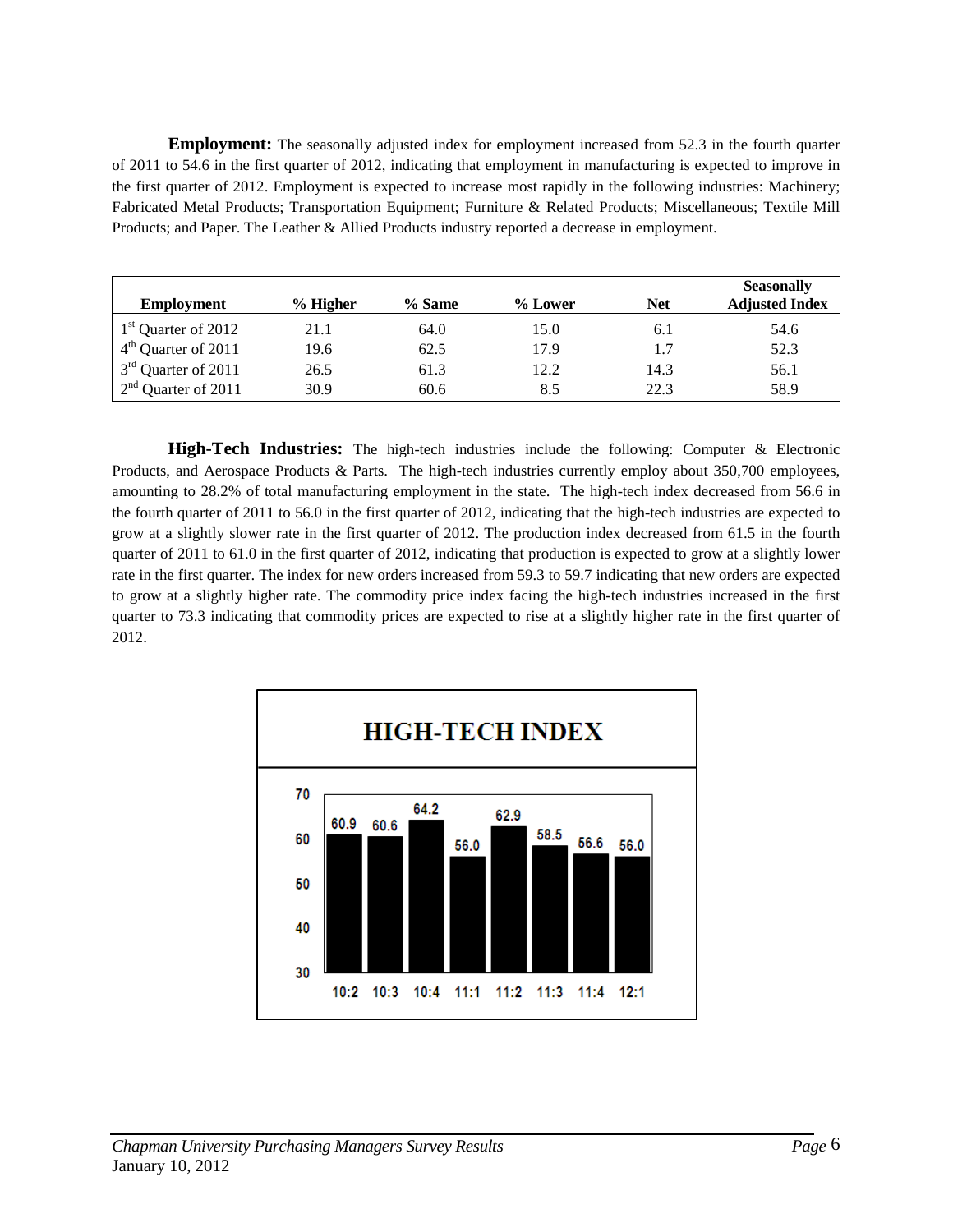## **Orange County's Manufacturing Survey**

The Composite Index for Orange County was virtually unchanged from 60.6 in the fourth quarter of 2011 to 60.3 in the first quarter of 2012, indicating that the county manufacturing economy is expected to grow at the same rate in the first quarter of 2012 compared to the fourth quarter of 2011.



The seasonally adjusted index for production increased from 64.6 in the fourth quarter of 2011 to 65.1 in the first quarter of 2012, indicating that production is expected to grow in the first quarter of 2012 at a slightly higher rate compared to the fourth quarter of 2011. This is the eleventh consecutive quarter that the production index has been above 50. The new orders index decreased from 64.5 to 60.3 indicating that new orders are expected to grow at a slower rate in the first quarter. The seasonally adjusted index for inventories of purchased materials decreased from 60.0 in the fourth quarter of 2011 to 55.9 in the first quarter of 2012 indicating that inventories are expected to grow at a slower rate.

The index for the **high-tech industries** decreased from 66.5 in the fourth quarter of 2011 to 59.5 in the first quarter of 2012, indicating slower growth in the first quarter of 2012. The index for the **durable goods industries other than high-tech** increased from 60.1 to 61.6, indicating higher growth for these industries. The index for the **non-durable goods industries** increased from 55.5 to 56.8, indicating also higher growth for these industries.